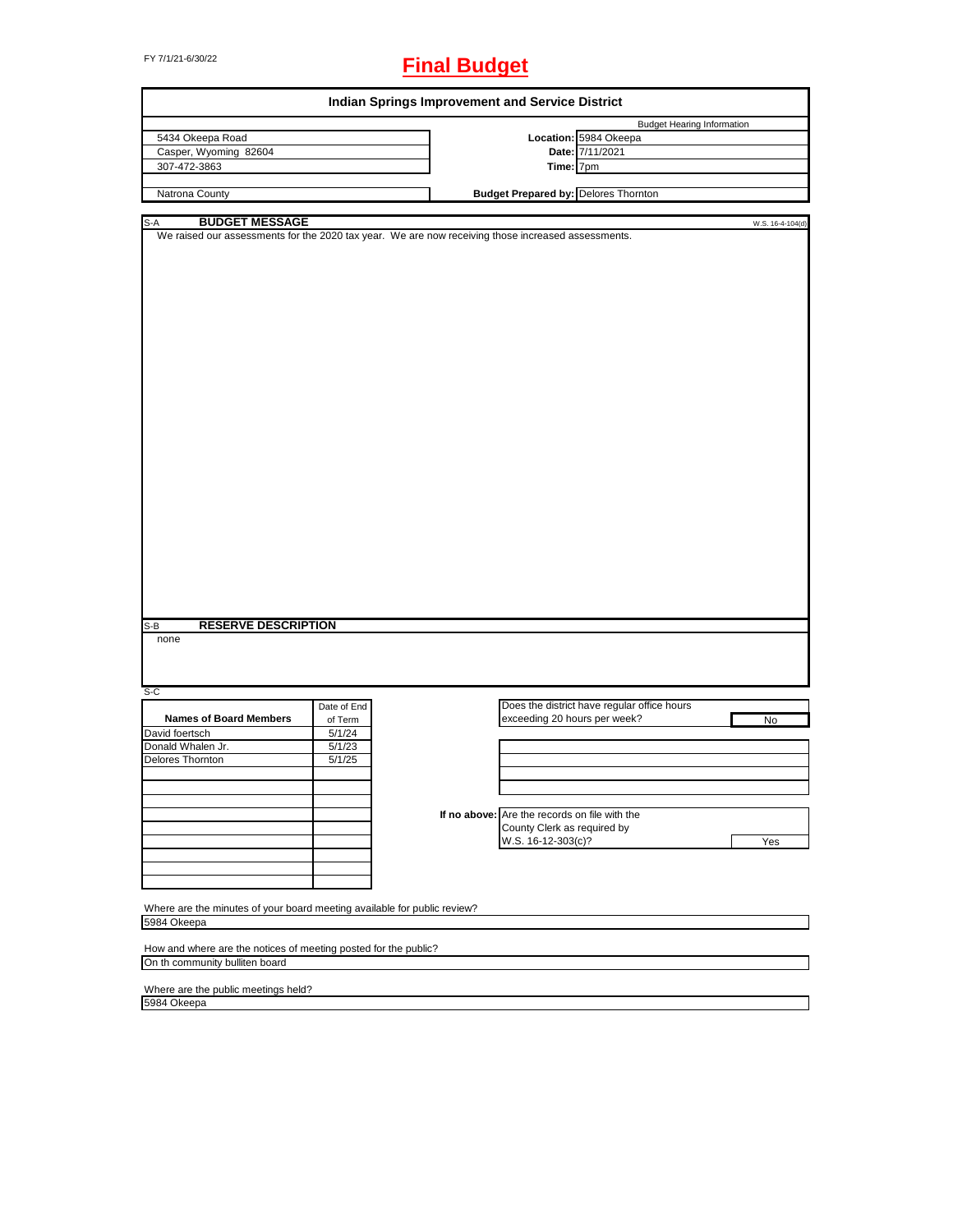## **FINAL BUDGET SUMMARY**

|       | <b>OVERVIEW</b>                                             |          | 2020-2021<br>Estimated | 2021-2022<br>Proposed | Final Approval |
|-------|-------------------------------------------------------------|----------|------------------------|-----------------------|----------------|
|       |                                                             |          |                        |                       |                |
| $S-1$ | <b>Total Budgeted Expenditures</b>                          | \$11,919 | \$13,950               | \$16,335              | \$16,335       |
| $S-2$ | <b>Total Principal to Pay on Debt</b>                       | \$0      | \$0                    | \$0 <sub>1</sub>      | \$0            |
| $S-3$ | <b>Total Change to Restricted Funds</b>                     | \$0      | \$0                    | \$0                   | \$0            |
|       |                                                             |          |                        |                       |                |
| $S-4$ | <b>Total General Fund and Forecasted Revenues Available</b> | \$29,990 | \$30,364               | \$28,593              | \$28,593       |
|       |                                                             |          |                        |                       |                |
| $S-5$ | Amount requested from County Commissioners                  | \$0      | \$0                    | \$0                   | \$0            |
|       |                                                             |          |                        |                       |                |
| $S-6$ | <b>Additional Funding Needed:</b>                           |          |                        | \$0                   | \$0            |

| <b>Operating Revenues</b><br>\$16,126<br>\$16,500<br>\$16,500<br>\$16,500<br>$S-7$<br>\$0<br>\$0<br>\$0<br>Tax levy (From the County Treasurer)<br>\$0<br>$S-8$<br>\$0<br>\$0<br>\$0<br>\$0<br><b>Government Support</b><br>$S-9$<br>\$0<br>\$0<br>\$0<br>\$0<br><b>Grants</b><br>$S-10$<br>\$0<br>\$0<br>\$0<br>\$0<br>Other County Support (Not from Co. Treas.)<br>$S-11$<br>\$0<br>\$0<br>\$0<br>\$0<br><b>Miscellaneous</b><br>$S-12$<br>\$0<br>\$0<br>\$0<br>\$0<br><b>Other Forecasted Revenue</b><br>\$16,500<br><b>Total Revenue</b><br>\$16,126<br>\$16,500<br>\$16,500<br>FY 7/1/21-6/30/22<br>Indian Springs Improvement and Service District<br>2019-2020<br>2020-2021<br>2021-2022<br><b>EXPENDITURE SUMMARY</b><br><b>Final Approval</b><br>Proposed<br>Actual<br>Estimated<br>\$0<br>\$0<br>\$0<br>\$0<br><b>Capital Outlay</b><br>\$0<br><b>Interest and Fees On Debt</b><br>\$0<br>\$0<br>\$0<br>\$400<br>\$400<br>\$400<br>\$400<br><b>Administration</b><br>$S-17$<br>\$13,550<br>\$15,935<br>\$11,519<br>\$15,935<br>$S-18$<br><b>Operations</b><br><b>Indirect Costs</b><br>\$0<br>\$0<br>\$0<br>\$0<br>$S-19$<br>\$0<br>\$0<br>\$0<br>\$0<br><b>Expenditures paid by Reserves</b><br>\$13,950<br><b>Total Expenditures</b><br>\$11,919<br>\$16,335<br>\$16,335<br>2021-2022<br>2019-2020<br>2020-2021<br><b>DEBT SUMMARY</b><br><b>Final Approval</b><br>Estimated<br>Proposed<br>Actual<br>\$0<br>\$0<br>\$0<br><b>Principal Paid on Debt</b><br>2019-2020<br>2020-2021<br>2021-2022<br><b>CASH AND INVESTMENTS</b><br><b>Final Approval</b><br>Estimated<br>Actual<br>Proposed<br>\$13,864<br>\$13,864<br>\$12,093<br>\$12,093<br><b>TOTAL GENERAL FUNDS</b><br>$S-22$<br><b>Summary of Reserve Funds</b><br><b>Beginning Balance in Reserve Accounts</b><br>$S-23$<br>a. Sinking and Debt Service Funds<br>\$0<br>\$0<br>\$0<br>\$0<br>$S-24$<br>\$0<br>\$0<br>\$0<br>b. Reserves<br>\$0<br>$S-25$<br>\$0<br>\$0<br>\$0<br>\$0<br>c. Bond Funds<br>$S-26$<br>\$0<br>\$0<br>\$0<br>\$0<br>Total Reserves (a+b+c)<br>Amount to be added<br>$S-27$<br>\$0<br>\$0<br>a. Sinking and Debt Service Funds<br>\$0<br>\$0<br>$S-28$<br>\$0<br>\$0<br>\$0<br>\$0<br>b. Reserves<br>$S-29$<br>\$0<br>\$0<br>\$0<br>\$0<br>c. Bond Funds<br>$S-30$<br>\$0<br>\$0<br>\$0<br>\$0<br>Total to be added (a+b+c)<br>\$0<br><b>Subtotal</b><br>\$0<br>\$0<br>\$0<br>$S-31$<br>\$0<br>\$0<br>\$0<br>\$0<br>Less Total to be spent<br>$S-32$<br>$\overline{50}$<br>$\overline{50}$<br>\$0<br>TOTAL RESERVES AT END OF FISCAL YEAR<br>\$0<br>$S-33$<br><b>End of Summarv</b> |              | <b>REVENUE SUMMARY</b> | 2019-2020 | 2020-2021 | 2021-2022 | <b>Final Approval</b> |
|-----------------------------------------------------------------------------------------------------------------------------------------------------------------------------------------------------------------------------------------------------------------------------------------------------------------------------------------------------------------------------------------------------------------------------------------------------------------------------------------------------------------------------------------------------------------------------------------------------------------------------------------------------------------------------------------------------------------------------------------------------------------------------------------------------------------------------------------------------------------------------------------------------------------------------------------------------------------------------------------------------------------------------------------------------------------------------------------------------------------------------------------------------------------------------------------------------------------------------------------------------------------------------------------------------------------------------------------------------------------------------------------------------------------------------------------------------------------------------------------------------------------------------------------------------------------------------------------------------------------------------------------------------------------------------------------------------------------------------------------------------------------------------------------------------------------------------------------------------------------------------------------------------------------------------------------------------------------------------------------------------------------------------------------------------------------------------------------------------------------------------------------------------------------------------------------------------------------------------------------------------------------------------------------------------------------------------------------------------------------------------------------------------------------------------------------------------------------------------------------------------------------------------------------------------------------------------------|--------------|------------------------|-----------|-----------|-----------|-----------------------|
|                                                                                                                                                                                                                                                                                                                                                                                                                                                                                                                                                                                                                                                                                                                                                                                                                                                                                                                                                                                                                                                                                                                                                                                                                                                                                                                                                                                                                                                                                                                                                                                                                                                                                                                                                                                                                                                                                                                                                                                                                                                                                                                                                                                                                                                                                                                                                                                                                                                                                                                                                                                   |              |                        | Actual    | Estimated | Proposed  |                       |
|                                                                                                                                                                                                                                                                                                                                                                                                                                                                                                                                                                                                                                                                                                                                                                                                                                                                                                                                                                                                                                                                                                                                                                                                                                                                                                                                                                                                                                                                                                                                                                                                                                                                                                                                                                                                                                                                                                                                                                                                                                                                                                                                                                                                                                                                                                                                                                                                                                                                                                                                                                                   |              |                        |           |           |           |                       |
|                                                                                                                                                                                                                                                                                                                                                                                                                                                                                                                                                                                                                                                                                                                                                                                                                                                                                                                                                                                                                                                                                                                                                                                                                                                                                                                                                                                                                                                                                                                                                                                                                                                                                                                                                                                                                                                                                                                                                                                                                                                                                                                                                                                                                                                                                                                                                                                                                                                                                                                                                                                   |              |                        |           |           |           |                       |
|                                                                                                                                                                                                                                                                                                                                                                                                                                                                                                                                                                                                                                                                                                                                                                                                                                                                                                                                                                                                                                                                                                                                                                                                                                                                                                                                                                                                                                                                                                                                                                                                                                                                                                                                                                                                                                                                                                                                                                                                                                                                                                                                                                                                                                                                                                                                                                                                                                                                                                                                                                                   |              |                        |           |           |           |                       |
|                                                                                                                                                                                                                                                                                                                                                                                                                                                                                                                                                                                                                                                                                                                                                                                                                                                                                                                                                                                                                                                                                                                                                                                                                                                                                                                                                                                                                                                                                                                                                                                                                                                                                                                                                                                                                                                                                                                                                                                                                                                                                                                                                                                                                                                                                                                                                                                                                                                                                                                                                                                   |              |                        |           |           |           |                       |
|                                                                                                                                                                                                                                                                                                                                                                                                                                                                                                                                                                                                                                                                                                                                                                                                                                                                                                                                                                                                                                                                                                                                                                                                                                                                                                                                                                                                                                                                                                                                                                                                                                                                                                                                                                                                                                                                                                                                                                                                                                                                                                                                                                                                                                                                                                                                                                                                                                                                                                                                                                                   |              |                        |           |           |           |                       |
|                                                                                                                                                                                                                                                                                                                                                                                                                                                                                                                                                                                                                                                                                                                                                                                                                                                                                                                                                                                                                                                                                                                                                                                                                                                                                                                                                                                                                                                                                                                                                                                                                                                                                                                                                                                                                                                                                                                                                                                                                                                                                                                                                                                                                                                                                                                                                                                                                                                                                                                                                                                   |              |                        |           |           |           |                       |
|                                                                                                                                                                                                                                                                                                                                                                                                                                                                                                                                                                                                                                                                                                                                                                                                                                                                                                                                                                                                                                                                                                                                                                                                                                                                                                                                                                                                                                                                                                                                                                                                                                                                                                                                                                                                                                                                                                                                                                                                                                                                                                                                                                                                                                                                                                                                                                                                                                                                                                                                                                                   |              |                        |           |           |           |                       |
|                                                                                                                                                                                                                                                                                                                                                                                                                                                                                                                                                                                                                                                                                                                                                                                                                                                                                                                                                                                                                                                                                                                                                                                                                                                                                                                                                                                                                                                                                                                                                                                                                                                                                                                                                                                                                                                                                                                                                                                                                                                                                                                                                                                                                                                                                                                                                                                                                                                                                                                                                                                   | $S-13$       |                        |           |           |           |                       |
|                                                                                                                                                                                                                                                                                                                                                                                                                                                                                                                                                                                                                                                                                                                                                                                                                                                                                                                                                                                                                                                                                                                                                                                                                                                                                                                                                                                                                                                                                                                                                                                                                                                                                                                                                                                                                                                                                                                                                                                                                                                                                                                                                                                                                                                                                                                                                                                                                                                                                                                                                                                   | $S-14$       |                        |           |           |           |                       |
|                                                                                                                                                                                                                                                                                                                                                                                                                                                                                                                                                                                                                                                                                                                                                                                                                                                                                                                                                                                                                                                                                                                                                                                                                                                                                                                                                                                                                                                                                                                                                                                                                                                                                                                                                                                                                                                                                                                                                                                                                                                                                                                                                                                                                                                                                                                                                                                                                                                                                                                                                                                   |              |                        |           |           |           |                       |
|                                                                                                                                                                                                                                                                                                                                                                                                                                                                                                                                                                                                                                                                                                                                                                                                                                                                                                                                                                                                                                                                                                                                                                                                                                                                                                                                                                                                                                                                                                                                                                                                                                                                                                                                                                                                                                                                                                                                                                                                                                                                                                                                                                                                                                                                                                                                                                                                                                                                                                                                                                                   |              |                        |           |           |           |                       |
|                                                                                                                                                                                                                                                                                                                                                                                                                                                                                                                                                                                                                                                                                                                                                                                                                                                                                                                                                                                                                                                                                                                                                                                                                                                                                                                                                                                                                                                                                                                                                                                                                                                                                                                                                                                                                                                                                                                                                                                                                                                                                                                                                                                                                                                                                                                                                                                                                                                                                                                                                                                   |              |                        |           |           |           |                       |
|                                                                                                                                                                                                                                                                                                                                                                                                                                                                                                                                                                                                                                                                                                                                                                                                                                                                                                                                                                                                                                                                                                                                                                                                                                                                                                                                                                                                                                                                                                                                                                                                                                                                                                                                                                                                                                                                                                                                                                                                                                                                                                                                                                                                                                                                                                                                                                                                                                                                                                                                                                                   |              |                        |           |           |           |                       |
|                                                                                                                                                                                                                                                                                                                                                                                                                                                                                                                                                                                                                                                                                                                                                                                                                                                                                                                                                                                                                                                                                                                                                                                                                                                                                                                                                                                                                                                                                                                                                                                                                                                                                                                                                                                                                                                                                                                                                                                                                                                                                                                                                                                                                                                                                                                                                                                                                                                                                                                                                                                   | $S-15$       |                        |           |           |           |                       |
|                                                                                                                                                                                                                                                                                                                                                                                                                                                                                                                                                                                                                                                                                                                                                                                                                                                                                                                                                                                                                                                                                                                                                                                                                                                                                                                                                                                                                                                                                                                                                                                                                                                                                                                                                                                                                                                                                                                                                                                                                                                                                                                                                                                                                                                                                                                                                                                                                                                                                                                                                                                   | $S-16$       |                        |           |           |           |                       |
|                                                                                                                                                                                                                                                                                                                                                                                                                                                                                                                                                                                                                                                                                                                                                                                                                                                                                                                                                                                                                                                                                                                                                                                                                                                                                                                                                                                                                                                                                                                                                                                                                                                                                                                                                                                                                                                                                                                                                                                                                                                                                                                                                                                                                                                                                                                                                                                                                                                                                                                                                                                   |              |                        |           |           |           |                       |
|                                                                                                                                                                                                                                                                                                                                                                                                                                                                                                                                                                                                                                                                                                                                                                                                                                                                                                                                                                                                                                                                                                                                                                                                                                                                                                                                                                                                                                                                                                                                                                                                                                                                                                                                                                                                                                                                                                                                                                                                                                                                                                                                                                                                                                                                                                                                                                                                                                                                                                                                                                                   |              |                        |           |           |           |                       |
|                                                                                                                                                                                                                                                                                                                                                                                                                                                                                                                                                                                                                                                                                                                                                                                                                                                                                                                                                                                                                                                                                                                                                                                                                                                                                                                                                                                                                                                                                                                                                                                                                                                                                                                                                                                                                                                                                                                                                                                                                                                                                                                                                                                                                                                                                                                                                                                                                                                                                                                                                                                   |              |                        |           |           |           |                       |
|                                                                                                                                                                                                                                                                                                                                                                                                                                                                                                                                                                                                                                                                                                                                                                                                                                                                                                                                                                                                                                                                                                                                                                                                                                                                                                                                                                                                                                                                                                                                                                                                                                                                                                                                                                                                                                                                                                                                                                                                                                                                                                                                                                                                                                                                                                                                                                                                                                                                                                                                                                                   | <b>S-20R</b> |                        |           |           |           |                       |
|                                                                                                                                                                                                                                                                                                                                                                                                                                                                                                                                                                                                                                                                                                                                                                                                                                                                                                                                                                                                                                                                                                                                                                                                                                                                                                                                                                                                                                                                                                                                                                                                                                                                                                                                                                                                                                                                                                                                                                                                                                                                                                                                                                                                                                                                                                                                                                                                                                                                                                                                                                                   | $S-20$       |                        |           |           |           |                       |
|                                                                                                                                                                                                                                                                                                                                                                                                                                                                                                                                                                                                                                                                                                                                                                                                                                                                                                                                                                                                                                                                                                                                                                                                                                                                                                                                                                                                                                                                                                                                                                                                                                                                                                                                                                                                                                                                                                                                                                                                                                                                                                                                                                                                                                                                                                                                                                                                                                                                                                                                                                                   |              |                        |           |           |           |                       |
|                                                                                                                                                                                                                                                                                                                                                                                                                                                                                                                                                                                                                                                                                                                                                                                                                                                                                                                                                                                                                                                                                                                                                                                                                                                                                                                                                                                                                                                                                                                                                                                                                                                                                                                                                                                                                                                                                                                                                                                                                                                                                                                                                                                                                                                                                                                                                                                                                                                                                                                                                                                   |              |                        |           |           |           |                       |
|                                                                                                                                                                                                                                                                                                                                                                                                                                                                                                                                                                                                                                                                                                                                                                                                                                                                                                                                                                                                                                                                                                                                                                                                                                                                                                                                                                                                                                                                                                                                                                                                                                                                                                                                                                                                                                                                                                                                                                                                                                                                                                                                                                                                                                                                                                                                                                                                                                                                                                                                                                                   |              |                        |           |           |           |                       |
|                                                                                                                                                                                                                                                                                                                                                                                                                                                                                                                                                                                                                                                                                                                                                                                                                                                                                                                                                                                                                                                                                                                                                                                                                                                                                                                                                                                                                                                                                                                                                                                                                                                                                                                                                                                                                                                                                                                                                                                                                                                                                                                                                                                                                                                                                                                                                                                                                                                                                                                                                                                   |              |                        |           |           |           |                       |
|                                                                                                                                                                                                                                                                                                                                                                                                                                                                                                                                                                                                                                                                                                                                                                                                                                                                                                                                                                                                                                                                                                                                                                                                                                                                                                                                                                                                                                                                                                                                                                                                                                                                                                                                                                                                                                                                                                                                                                                                                                                                                                                                                                                                                                                                                                                                                                                                                                                                                                                                                                                   | $S-21$       |                        |           |           |           | \$0                   |
|                                                                                                                                                                                                                                                                                                                                                                                                                                                                                                                                                                                                                                                                                                                                                                                                                                                                                                                                                                                                                                                                                                                                                                                                                                                                                                                                                                                                                                                                                                                                                                                                                                                                                                                                                                                                                                                                                                                                                                                                                                                                                                                                                                                                                                                                                                                                                                                                                                                                                                                                                                                   |              |                        |           |           |           |                       |
|                                                                                                                                                                                                                                                                                                                                                                                                                                                                                                                                                                                                                                                                                                                                                                                                                                                                                                                                                                                                                                                                                                                                                                                                                                                                                                                                                                                                                                                                                                                                                                                                                                                                                                                                                                                                                                                                                                                                                                                                                                                                                                                                                                                                                                                                                                                                                                                                                                                                                                                                                                                   |              |                        |           |           |           |                       |
|                                                                                                                                                                                                                                                                                                                                                                                                                                                                                                                                                                                                                                                                                                                                                                                                                                                                                                                                                                                                                                                                                                                                                                                                                                                                                                                                                                                                                                                                                                                                                                                                                                                                                                                                                                                                                                                                                                                                                                                                                                                                                                                                                                                                                                                                                                                                                                                                                                                                                                                                                                                   |              |                        |           |           |           |                       |
|                                                                                                                                                                                                                                                                                                                                                                                                                                                                                                                                                                                                                                                                                                                                                                                                                                                                                                                                                                                                                                                                                                                                                                                                                                                                                                                                                                                                                                                                                                                                                                                                                                                                                                                                                                                                                                                                                                                                                                                                                                                                                                                                                                                                                                                                                                                                                                                                                                                                                                                                                                                   |              |                        |           |           |           |                       |
|                                                                                                                                                                                                                                                                                                                                                                                                                                                                                                                                                                                                                                                                                                                                                                                                                                                                                                                                                                                                                                                                                                                                                                                                                                                                                                                                                                                                                                                                                                                                                                                                                                                                                                                                                                                                                                                                                                                                                                                                                                                                                                                                                                                                                                                                                                                                                                                                                                                                                                                                                                                   |              |                        |           |           |           |                       |
|                                                                                                                                                                                                                                                                                                                                                                                                                                                                                                                                                                                                                                                                                                                                                                                                                                                                                                                                                                                                                                                                                                                                                                                                                                                                                                                                                                                                                                                                                                                                                                                                                                                                                                                                                                                                                                                                                                                                                                                                                                                                                                                                                                                                                                                                                                                                                                                                                                                                                                                                                                                   |              |                        |           |           |           |                       |
|                                                                                                                                                                                                                                                                                                                                                                                                                                                                                                                                                                                                                                                                                                                                                                                                                                                                                                                                                                                                                                                                                                                                                                                                                                                                                                                                                                                                                                                                                                                                                                                                                                                                                                                                                                                                                                                                                                                                                                                                                                                                                                                                                                                                                                                                                                                                                                                                                                                                                                                                                                                   |              |                        |           |           |           |                       |
|                                                                                                                                                                                                                                                                                                                                                                                                                                                                                                                                                                                                                                                                                                                                                                                                                                                                                                                                                                                                                                                                                                                                                                                                                                                                                                                                                                                                                                                                                                                                                                                                                                                                                                                                                                                                                                                                                                                                                                                                                                                                                                                                                                                                                                                                                                                                                                                                                                                                                                                                                                                   |              |                        |           |           |           |                       |
|                                                                                                                                                                                                                                                                                                                                                                                                                                                                                                                                                                                                                                                                                                                                                                                                                                                                                                                                                                                                                                                                                                                                                                                                                                                                                                                                                                                                                                                                                                                                                                                                                                                                                                                                                                                                                                                                                                                                                                                                                                                                                                                                                                                                                                                                                                                                                                                                                                                                                                                                                                                   |              |                        |           |           |           |                       |
|                                                                                                                                                                                                                                                                                                                                                                                                                                                                                                                                                                                                                                                                                                                                                                                                                                                                                                                                                                                                                                                                                                                                                                                                                                                                                                                                                                                                                                                                                                                                                                                                                                                                                                                                                                                                                                                                                                                                                                                                                                                                                                                                                                                                                                                                                                                                                                                                                                                                                                                                                                                   |              |                        |           |           |           |                       |
|                                                                                                                                                                                                                                                                                                                                                                                                                                                                                                                                                                                                                                                                                                                                                                                                                                                                                                                                                                                                                                                                                                                                                                                                                                                                                                                                                                                                                                                                                                                                                                                                                                                                                                                                                                                                                                                                                                                                                                                                                                                                                                                                                                                                                                                                                                                                                                                                                                                                                                                                                                                   |              |                        |           |           |           |                       |
|                                                                                                                                                                                                                                                                                                                                                                                                                                                                                                                                                                                                                                                                                                                                                                                                                                                                                                                                                                                                                                                                                                                                                                                                                                                                                                                                                                                                                                                                                                                                                                                                                                                                                                                                                                                                                                                                                                                                                                                                                                                                                                                                                                                                                                                                                                                                                                                                                                                                                                                                                                                   |              |                        |           |           |           |                       |
|                                                                                                                                                                                                                                                                                                                                                                                                                                                                                                                                                                                                                                                                                                                                                                                                                                                                                                                                                                                                                                                                                                                                                                                                                                                                                                                                                                                                                                                                                                                                                                                                                                                                                                                                                                                                                                                                                                                                                                                                                                                                                                                                                                                                                                                                                                                                                                                                                                                                                                                                                                                   |              |                        |           |           |           |                       |
|                                                                                                                                                                                                                                                                                                                                                                                                                                                                                                                                                                                                                                                                                                                                                                                                                                                                                                                                                                                                                                                                                                                                                                                                                                                                                                                                                                                                                                                                                                                                                                                                                                                                                                                                                                                                                                                                                                                                                                                                                                                                                                                                                                                                                                                                                                                                                                                                                                                                                                                                                                                   |              |                        |           |           |           |                       |
|                                                                                                                                                                                                                                                                                                                                                                                                                                                                                                                                                                                                                                                                                                                                                                                                                                                                                                                                                                                                                                                                                                                                                                                                                                                                                                                                                                                                                                                                                                                                                                                                                                                                                                                                                                                                                                                                                                                                                                                                                                                                                                                                                                                                                                                                                                                                                                                                                                                                                                                                                                                   |              |                        |           |           |           |                       |
|                                                                                                                                                                                                                                                                                                                                                                                                                                                                                                                                                                                                                                                                                                                                                                                                                                                                                                                                                                                                                                                                                                                                                                                                                                                                                                                                                                                                                                                                                                                                                                                                                                                                                                                                                                                                                                                                                                                                                                                                                                                                                                                                                                                                                                                                                                                                                                                                                                                                                                                                                                                   |              |                        |           |           |           |                       |
|                                                                                                                                                                                                                                                                                                                                                                                                                                                                                                                                                                                                                                                                                                                                                                                                                                                                                                                                                                                                                                                                                                                                                                                                                                                                                                                                                                                                                                                                                                                                                                                                                                                                                                                                                                                                                                                                                                                                                                                                                                                                                                                                                                                                                                                                                                                                                                                                                                                                                                                                                                                   |              |                        |           |           |           |                       |
|                                                                                                                                                                                                                                                                                                                                                                                                                                                                                                                                                                                                                                                                                                                                                                                                                                                                                                                                                                                                                                                                                                                                                                                                                                                                                                                                                                                                                                                                                                                                                                                                                                                                                                                                                                                                                                                                                                                                                                                                                                                                                                                                                                                                                                                                                                                                                                                                                                                                                                                                                                                   |              |                        |           |           |           |                       |
|                                                                                                                                                                                                                                                                                                                                                                                                                                                                                                                                                                                                                                                                                                                                                                                                                                                                                                                                                                                                                                                                                                                                                                                                                                                                                                                                                                                                                                                                                                                                                                                                                                                                                                                                                                                                                                                                                                                                                                                                                                                                                                                                                                                                                                                                                                                                                                                                                                                                                                                                                                                   |              |                        |           |           |           |                       |
|                                                                                                                                                                                                                                                                                                                                                                                                                                                                                                                                                                                                                                                                                                                                                                                                                                                                                                                                                                                                                                                                                                                                                                                                                                                                                                                                                                                                                                                                                                                                                                                                                                                                                                                                                                                                                                                                                                                                                                                                                                                                                                                                                                                                                                                                                                                                                                                                                                                                                                                                                                                   |              |                        |           |           |           |                       |
|                                                                                                                                                                                                                                                                                                                                                                                                                                                                                                                                                                                                                                                                                                                                                                                                                                                                                                                                                                                                                                                                                                                                                                                                                                                                                                                                                                                                                                                                                                                                                                                                                                                                                                                                                                                                                                                                                                                                                                                                                                                                                                                                                                                                                                                                                                                                                                                                                                                                                                                                                                                   |              |                        |           |           |           |                       |

*Budget Officer / District Official (if not same as "Submitted by")*

Date adopted by Special District

Casper, Wyoming 82604

**DISTRICT PHONE:** 307-472-3863

**DISTRICT ADDRESS:** 5434 Okeepa Road **PREPARED BY:** Delores Thornton

1/23/19 *Form approved by Wyoming Department of Audit, Public Funds Division Prepared in compliance with the Uniform Municipal Fiscal Procedures Act (W.S. 16-4-101 through 124) as it applies.*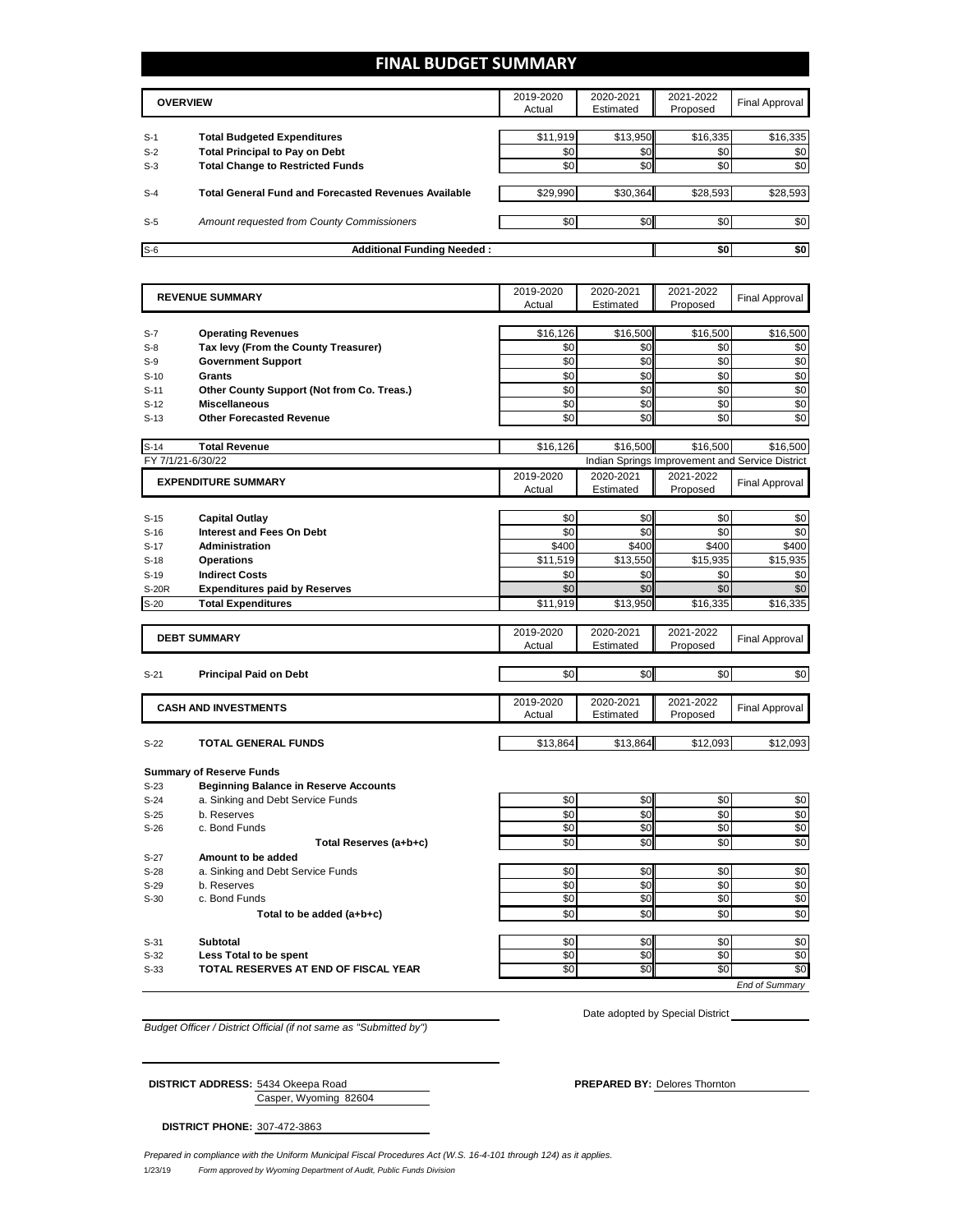Indian Springs Improvement and Service District **NAME OF DISTRICT/BOARD**

**FYE** 6/30/2022

|                    | NAME OF DISTRICT/BOARD                                  |                                 |                     |                        |                       |                       |
|--------------------|---------------------------------------------------------|---------------------------------|---------------------|------------------------|-----------------------|-----------------------|
|                    | <b>PROPERTY TAXES AND ASSESSMENTS</b>                   |                                 |                     |                        |                       |                       |
|                    |                                                         |                                 |                     |                        |                       |                       |
|                    |                                                         | <b>DOA Chart</b><br>of Accounts | 2019-2020<br>Actual | 2020-2021<br>Estimated | 2021-2022<br>Proposed | <b>Final Approval</b> |
| $R-1$              | <b>Property Taxes and Assessments Received</b>          |                                 |                     |                        |                       |                       |
| $R-1.1$            | Tax Levy (From the County Treasurer)                    | 4001                            |                     |                        |                       |                       |
| R-1.2              | Other County Support (see note on the right)            | 4005                            |                     |                        |                       |                       |
|                    | <b>FORECASTED REVENUE</b>                               |                                 |                     |                        |                       |                       |
|                    |                                                         |                                 |                     |                        |                       |                       |
|                    |                                                         | <b>DOA Chart</b><br>of Accounts | 2019-2020<br>Actual | 2020-2021<br>Estimated | 2021-2022<br>Proposed | <b>Final Approval</b> |
| $R-2$              | <b>Revenues from Other Governments</b>                  |                                 |                     |                        |                       |                       |
| $R - 2.1$          | State Aid                                               | 4211                            |                     |                        |                       |                       |
|                    | R-2.2 Additional County Aid (non-treasurer)             | 4237                            |                     |                        |                       |                       |
|                    | R-2.3 City (or Town) Aid                                | 4237                            |                     |                        |                       |                       |
|                    | R-2.4 Other (Specify)                                   | 4237                            |                     |                        |                       |                       |
| $R - 2.5$          | <b>Total Government Support</b>                         |                                 | \$0                 | \$0                    | \$0                   | \$0                   |
| $R-3$              | <b>Operating Revenues</b>                               |                                 |                     |                        |                       |                       |
| $R - 3.1$          | <b>Customer Charges</b>                                 | 4300                            |                     |                        |                       |                       |
|                    | R-3.2 Sales of Goods or Services                        | 4300                            |                     |                        |                       |                       |
|                    | R-3.3 Other Assessments                                 | 4503                            | \$16,126            | \$16,500               | \$16,500              | \$16,500              |
| $R - 3.4$          | <b>Total Operating Revenues</b>                         |                                 | \$16,126            | \$16,500               | \$16,500              | \$16,500              |
| $R-4$              | Grants                                                  |                                 |                     |                        |                       |                       |
| $R - 4.1$          | <b>Direct Federal Grants</b>                            | 4201<br>4201                    |                     |                        |                       |                       |
|                    | R-4.2 Federal Grants thru State Agencies                | 4211                            |                     |                        |                       |                       |
|                    | R-4.3 Grants from State Agencies<br><b>Total Grants</b> |                                 | \$0                 | \$0                    |                       |                       |
| $R - 4.4$<br>$R-5$ | <b>Miscellaneous Revenue</b>                            |                                 |                     |                        | \$0                   | \$0                   |
| $R-5.1$            | Interest                                                | 4501                            |                     |                        |                       |                       |
|                    | R-5.2 Other: Specify                                    | 4500                            |                     |                        |                       |                       |
| $R - 5.3$          | Other: Additional                                       |                                 |                     |                        |                       |                       |
| $R - 5.4$          | <b>Total Miscellaneous</b>                              |                                 | \$0                 | \$0                    | \$0                   | \$0                   |
| $R-5.5$            | <b>Total Forecasted Revenue</b>                         |                                 | \$16,126            | \$16,500               | \$16,500              | \$16,500              |
| $R-6$              | <b>Other Forecasted Revenue</b>                         |                                 |                     |                        |                       |                       |
| $R-6.1$            | a. Other past due as estimated by Co. Treas.            | 4004                            |                     |                        |                       |                       |
| $R-6.2$            | b. Other forecasted revenue (specify):                  |                                 |                     |                        |                       |                       |
| $R-6.3$            |                                                         | 4500                            |                     |                        |                       |                       |
| $R-6.4$            |                                                         | 4500                            |                     |                        |                       |                       |
| $R-6.5$            |                                                         |                                 |                     |                        |                       |                       |
| $R-6.6$            | Total Other Forecasted Revenue (a+b)                    |                                 | \$0                 | \$0                    | \$0                   | $\overline{50}$       |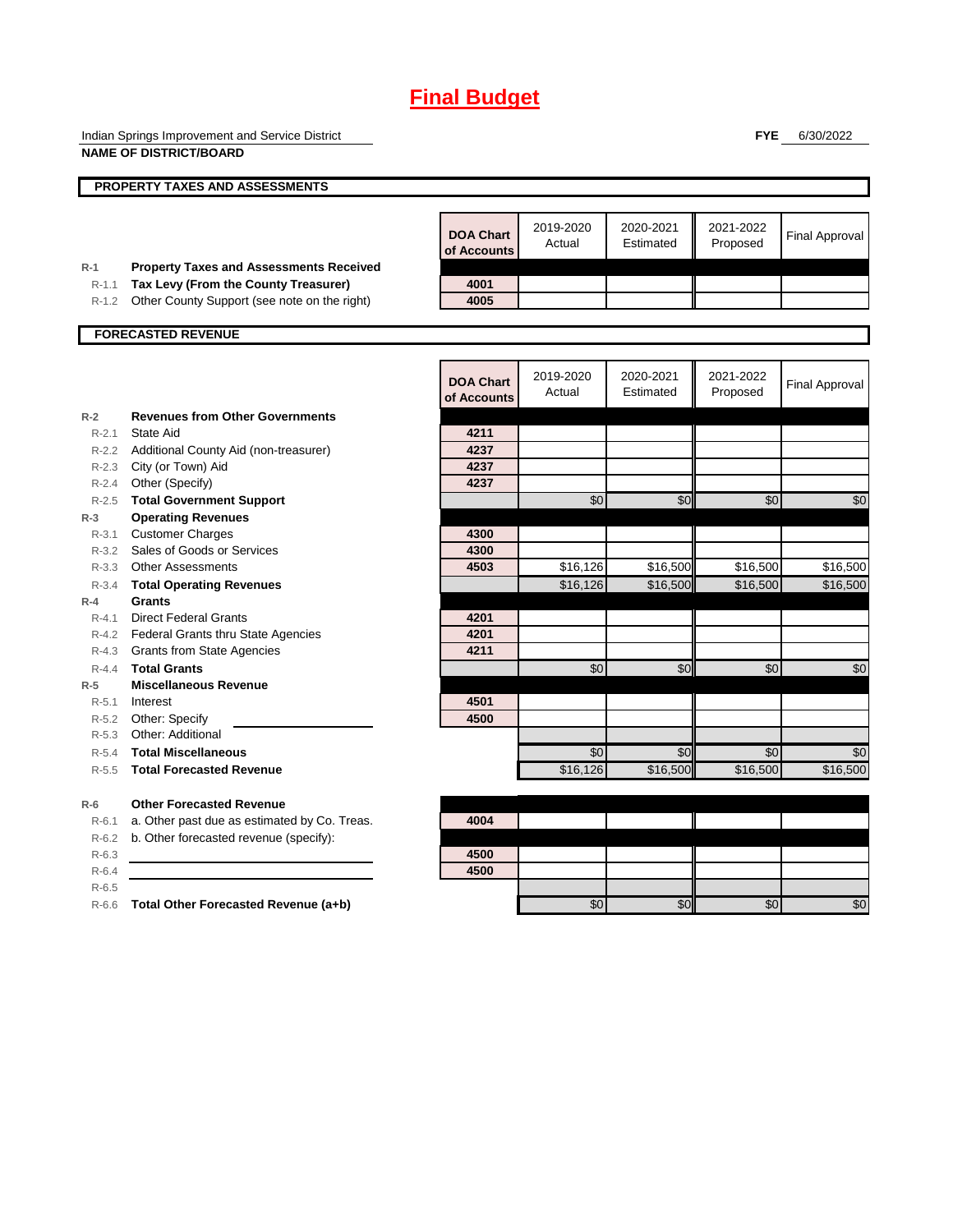## **CAPITAL OUTLAY BUDGET**

|           |                             | ui Auuu |
|-----------|-----------------------------|---------|
| $E-1$     | <b>Capital Outlay</b>       |         |
| $E - 1.1$ | <b>Real Property</b>        | 6201    |
| $E - 1.2$ | Vehicles                    | 6210    |
| $E - 1.3$ | Office Equipment            | 6211    |
| $E - 1.4$ | Other (Specify)             |         |
| $E - 1.5$ |                             | 6200    |
| $E-1.6$   |                             | 6200    |
| $E - 1.7$ |                             |         |
| $E - 1.8$ | <b>TOTAL CAPITAL OUTLAY</b> |         |
|           |                             |         |

| <b>DOA Chart</b><br>of Accounts | 2019-2020<br>Actual | 2020-2021<br>Estimated | 2021-2022<br>Proposed | Final Approval |
|---------------------------------|---------------------|------------------------|-----------------------|----------------|
|                                 |                     |                        |                       |                |
| 6201                            |                     |                        |                       |                |
| 6210                            |                     |                        |                       |                |
| 6211                            |                     |                        |                       |                |
|                                 |                     |                        |                       |                |
| 6200                            |                     |                        |                       |                |
| 6200                            |                     |                        |                       |                |
|                                 |                     |                        |                       |                |
|                                 | \$0                 | \$ር                    | \$0                   | \$0            |

#### **ADMINISTRATION BUDGET**

|           |                                      | <b>DOA Chart</b><br>of Accounts | 2019-2020<br>Actual | 2020-2021<br>Estimated | 2021-2022<br>Proposed | <b>Final Approval</b> |
|-----------|--------------------------------------|---------------------------------|---------------------|------------------------|-----------------------|-----------------------|
| $E-2$     | <b>Personnel Services</b>            |                                 |                     |                        |                       |                       |
| $E - 2.1$ | Administrator                        | 7002                            |                     |                        |                       |                       |
| $E - 2.2$ | Secretary                            | 7003                            | \$400               | \$400                  | \$400                 | \$400                 |
| $E - 2.3$ | Clerical                             | 7004                            |                     |                        |                       |                       |
| $E - 2.4$ | Other (Specify)                      |                                 |                     |                        |                       |                       |
| $E-2.5$   |                                      | 7005                            |                     |                        |                       |                       |
| $E - 2.6$ |                                      | 7005                            |                     |                        |                       |                       |
| $E - 2.7$ |                                      |                                 |                     |                        |                       |                       |
| $E-3$     | <b>Board Expenses</b>                |                                 |                     |                        |                       |                       |
| $E - 3.1$ | Travel                               | 7011                            |                     |                        |                       |                       |
| $E - 3.2$ | Mileage                              | 7012                            |                     |                        |                       |                       |
| $E - 3.3$ | Other (Specify)                      |                                 |                     |                        |                       |                       |
| $E - 3.4$ |                                      | 7013                            |                     |                        |                       |                       |
| $E - 3.5$ |                                      | 7013                            |                     |                        |                       |                       |
| $E - 3.6$ |                                      |                                 |                     |                        |                       |                       |
| $E-4$     | <b>Contractual Services</b>          |                                 |                     |                        |                       |                       |
| $E - 4.1$ | Legal                                | 7021                            |                     |                        |                       |                       |
| $E-4.2$   | Accounting/Auditing                  | 7022                            |                     |                        |                       |                       |
| $E - 4.3$ | Other (Specify)                      |                                 |                     |                        |                       |                       |
| $E - 4.4$ |                                      | 7023                            |                     |                        |                       |                       |
| $E-4.5$   |                                      | 7023                            |                     |                        |                       |                       |
| $E-4.6$   |                                      |                                 |                     |                        |                       |                       |
| $E-5$     | <b>Other Administrative Expenses</b> |                                 |                     |                        |                       |                       |
| $E - 5.1$ | <b>Office Supplies</b>               | 7031                            |                     |                        |                       |                       |
| $E - 5.2$ | Office equipment, rent & repair      | 7032                            |                     |                        |                       |                       |
| $E - 5.3$ | Education                            | 7033                            |                     |                        |                       |                       |
| $E - 5.4$ | Registrations                        | 7034                            |                     |                        |                       |                       |
| $E - 5.5$ | Other (Specify)                      |                                 |                     |                        |                       |                       |
| $E-5.6$   |                                      | 7035                            |                     |                        |                       |                       |
| $E - 5.7$ |                                      | 7035                            |                     |                        |                       |                       |
| $E - 5.8$ |                                      |                                 |                     |                        |                       |                       |
| $E-6$     | <b>TOTAL ADMINISTRATION</b>          |                                 | \$400               | \$400                  | \$400                 | \$400                 |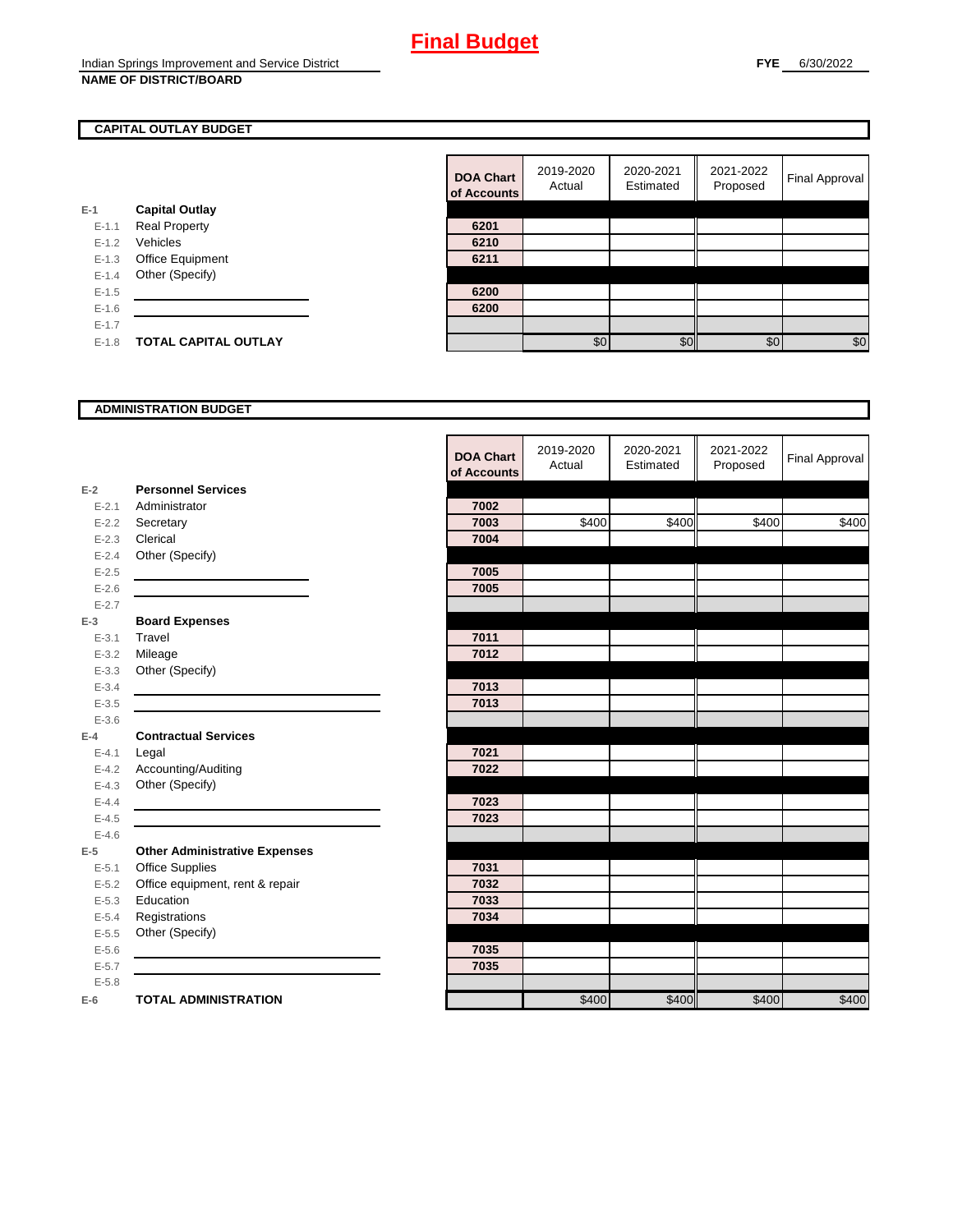#### **OPERATIONS BUDGET**

**E-7**

**E-8 Travel**

**E-9**

**E-10**

**E-11 Contractual Arrangements (List)** 

**E-12 Other operations (Specify)** 

|            |                                        | <b>DOA Chart</b><br>of Accounts | 2019-2020<br>Actual | 2020-2021<br>Estimated | 2021-2022<br>Proposed | <b>Final Approval</b> |
|------------|----------------------------------------|---------------------------------|---------------------|------------------------|-----------------------|-----------------------|
| $E-7$      | <b>Personnel Services</b>              |                                 |                     |                        |                       |                       |
| $E - 7.1$  | Wages--Operations                      | 7202                            |                     |                        |                       |                       |
| $E - 7.2$  | <b>Service Contracts</b>               | 7203                            |                     |                        |                       |                       |
| $E - 7.3$  | Other (Specify)                        |                                 |                     |                        |                       |                       |
| $E - 7.4$  |                                        | 7204                            |                     |                        |                       |                       |
| $E - 7.5$  |                                        | 7204                            |                     |                        |                       |                       |
| $E - 7.6$  |                                        |                                 |                     |                        |                       |                       |
| E-8        | <b>Travel</b>                          |                                 |                     |                        |                       |                       |
| $E - 8.1$  | Mileage                                | 7211                            |                     |                        |                       |                       |
| $E - 8.2$  | Other (Specify)                        |                                 |                     |                        |                       |                       |
| $E - 8.3$  |                                        | 7212                            |                     |                        |                       |                       |
| $E - 8.4$  |                                        | 7212                            |                     |                        |                       |                       |
| $E - 8.5$  |                                        |                                 |                     |                        |                       |                       |
| $E-9$      | <b>Operating supplies (List)</b>       |                                 |                     |                        |                       |                       |
| $E - 9.1$  | office suppliesstamps                  | 7220                            | \$220               | \$0                    | \$125                 | \$125                 |
| $E-9.2$    | newspaper publications                 | 7220                            | \$199               | \$200                  | \$210                 | \$210                 |
| $E - 9.3$  | road maintenance                       | 7220                            | \$11,000            | \$13,250               | \$15,500              | \$15,500              |
| $E-9.4$    | surety bond                            | 7220                            | \$100               | \$100                  | \$100                 | \$100                 |
| $E - 9.5$  |                                        |                                 |                     |                        |                       |                       |
| $E-10$     | <b>Program Services (List)</b>         |                                 |                     |                        |                       |                       |
| $E - 10.1$ |                                        | 7230                            |                     |                        |                       |                       |
| $E-10.2$   |                                        | 7230                            |                     |                        |                       |                       |
| $E-10.3$   |                                        | 7230                            |                     |                        |                       |                       |
| $E-10.4$   |                                        | 7230                            |                     |                        |                       |                       |
| $E-10.5$   |                                        |                                 |                     |                        |                       |                       |
| $E-11$     | <b>Contractual Arrangements (List)</b> |                                 |                     |                        |                       |                       |
| $E-11.1$   |                                        | 7400                            |                     |                        |                       |                       |
| $E-11.2$   |                                        | 7400                            |                     |                        |                       |                       |
| $E-11.3$   |                                        | 7400                            |                     |                        |                       |                       |
| $E-11.4$   |                                        | 7400                            |                     |                        |                       |                       |
| $E-11.5$   |                                        |                                 |                     |                        |                       |                       |
| $E-12$     | <b>Other operations (Specify)</b>      |                                 |                     |                        |                       |                       |
| $E-12.1$   |                                        | 7450                            |                     |                        |                       |                       |
| $E-12.2$   |                                        | 7450                            |                     |                        |                       |                       |
| $E-12.3$   |                                        | 7450                            |                     |                        |                       |                       |
| $E-12.4$   |                                        | 7450                            |                     |                        |                       |                       |
| $E-12.5$   |                                        |                                 |                     |                        |                       |                       |
| E-13       | <b>TOTAL OPERATIONS</b>                |                                 | \$11,519            | \$13,550               | \$15,935              | \$15,935              |
|            |                                        |                                 |                     |                        |                       |                       |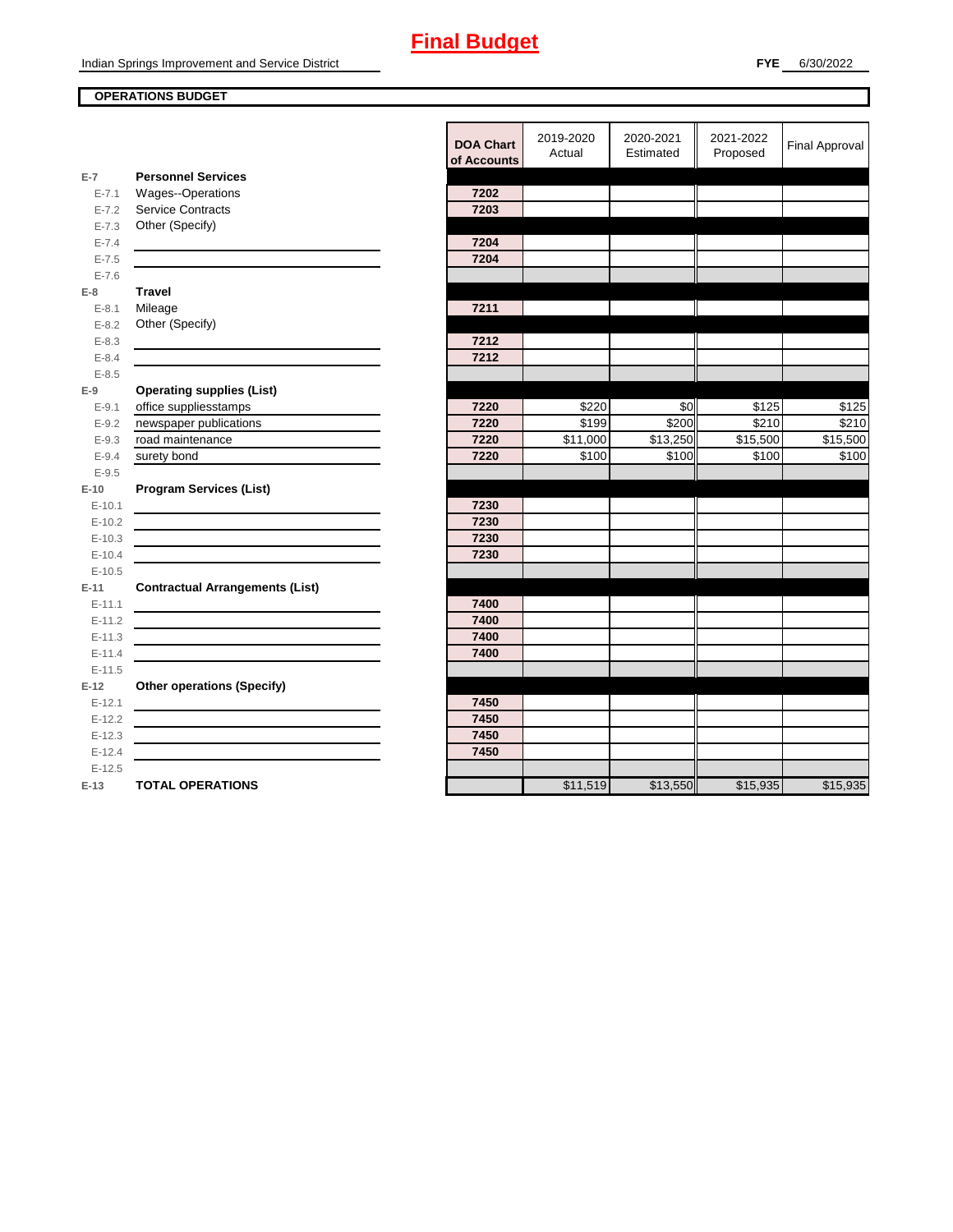#### **INDIRECT COSTS BUDGET**

|          |                               | <b>DOA Chart</b><br>of Accounts | 2019-2020<br>Actual | 2020-2021<br>Estimated | 2021-2022<br>Proposed | <b>Final Approval</b> |
|----------|-------------------------------|---------------------------------|---------------------|------------------------|-----------------------|-----------------------|
| $E-14$   | Insurance                     |                                 |                     |                        |                       |                       |
| $E-14.1$ | Liability                     | 7502                            |                     |                        |                       |                       |
| $E-14.2$ | <b>Buildings and vehicles</b> | 7503                            |                     |                        |                       |                       |
| $E-14.3$ | Equipment                     | 7504                            |                     |                        |                       |                       |
| $E-14.4$ | Other (Specify)               |                                 |                     |                        |                       |                       |
| $E-14.5$ |                               | 7505                            |                     |                        |                       |                       |
| $E-14.6$ |                               | 7505                            |                     |                        |                       |                       |
| $E-14.7$ |                               |                                 |                     |                        |                       |                       |
| $E-15$   | Indirect payroll costs:       |                                 |                     |                        |                       |                       |
| $E-15.1$ | FICA (Social Security) taxes  | 7511                            |                     |                        |                       |                       |
| $E-15.2$ | <b>Workers Compensation</b>   | 7512                            |                     |                        |                       |                       |
| $E-15.3$ | <b>Unemployment Taxes</b>     | 7513                            |                     |                        |                       |                       |
| $E-15.4$ | Retirement                    | 7514                            |                     |                        |                       |                       |
| $E-15.5$ | <b>Health Insurance</b>       | 7515                            |                     |                        |                       |                       |
| $E-15.6$ | Other (Specify)               |                                 |                     |                        |                       |                       |
| $E-15.7$ |                               | 7516                            |                     |                        |                       |                       |
| $E-15.8$ |                               | 7516                            |                     |                        |                       |                       |
| $E-15.9$ |                               |                                 |                     |                        |                       |                       |
|          |                               |                                 |                     |                        |                       |                       |
| $E-17$   | <b>TOTAL INDIRECT COSTS</b>   |                                 | \$0                 | \$0                    | \$0                   | \$0                   |

## **DEBT SERVICE BUDGET**

| <b>DOA Chart</b><br>of Accounts | 2019-2020<br>Actual | 2020-2021<br>Estimated | 2021-2022<br>Proposed | <b>Final Approval</b> |
|---------------------------------|---------------------|------------------------|-----------------------|-----------------------|
| 6401                            |                     |                        |                       |                       |
| 6410                            |                     |                        |                       |                       |
| 6420                            |                     |                        |                       |                       |
|                                 | SO.                 |                        | £ſ.                   | \$O                   |

| D-1 | <b>Debt Service</b> |  |  |
|-----|---------------------|--|--|
|-----|---------------------|--|--|

D-1.1 **Principal** 

D-1.2 **Interest** 

D-1.3 **Fees** 

**D-2 TOTAL DEBT SERVICE**